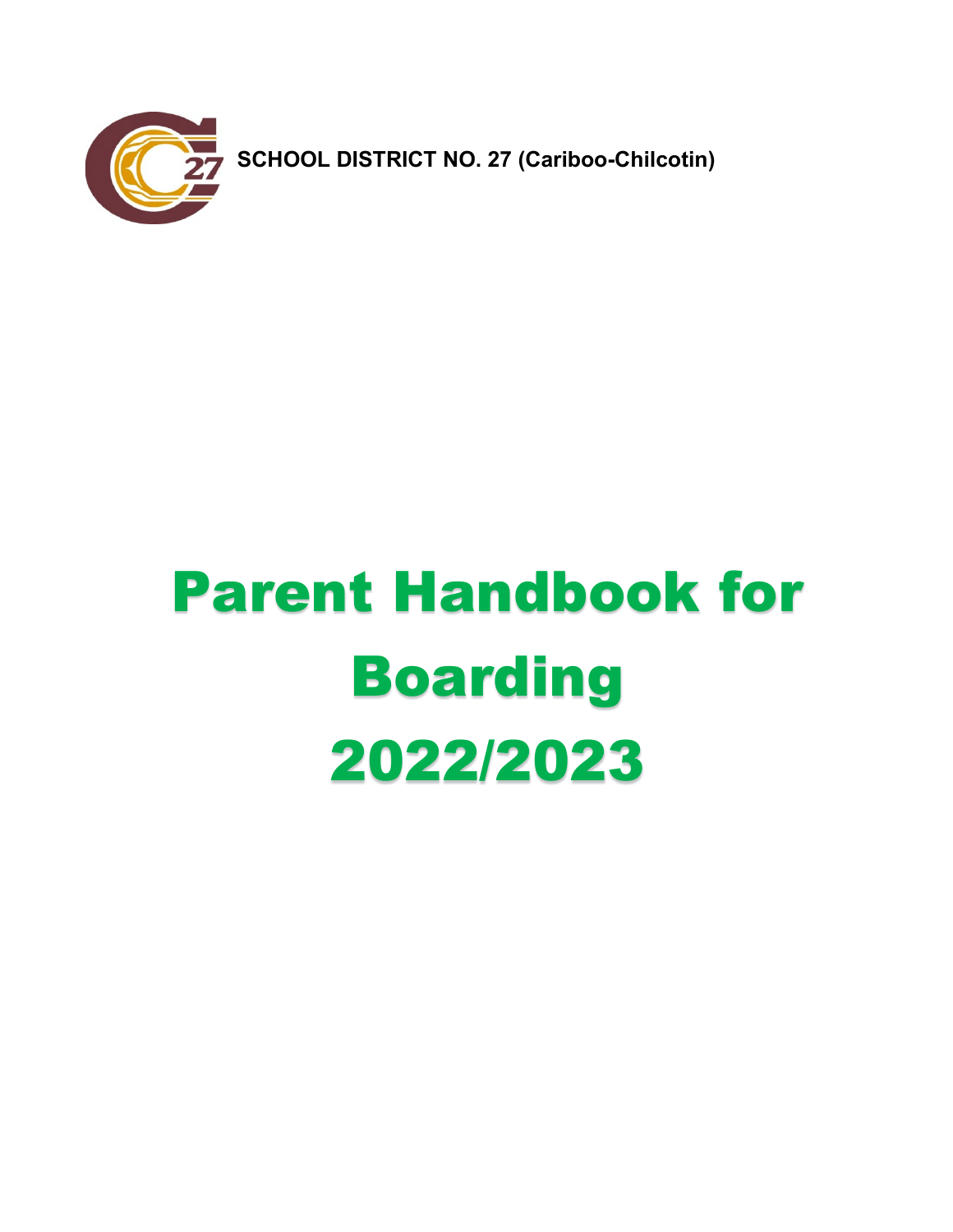## **School District No. 27 (Cariboo-Chilcotin)**



**School District No. 27 (Cariboo-Chilcotin)**

**BOARDING ALLOWANCE**

If a student is approved for boarding allowance payments by School District No. 27, a letter will be sent to the parent/guardian, and (if applicable) the First Nation Band Education Coordinator.

## **ALL CONTRACTUAL ARRANGEMENTS FOR BOARDING A STUDENT ARE BETWEEN THE PARENT OF THE STUDENT AND THE BOARDING PARENT.**

## **THE SCHOOL DISTRICT'S OBLIGATION IS LIMITED TO PAYMENT OF THE BOARDING ALLOWANCE TO THE PARENT OR FIRST NATIONS BAND.**

The boarding allowance rate for 2022/2023 is \$500.00 per month based on the student's attendance.

Payments are made by direct deposit or cheque **TO THE PARENT/GUARDIAN OR FIRST NATIONS BAND**. Payments are made by the 15<sup>th</sup> of the following month. (Example: Boarding allowance for May will be received on June 15<sup>th</sup>.) The parent/guardian or First Nations Band is to pay the boarding parent. If a student has an unexcused absence, the number of days will be deducted from the boarding allowance payment. The boarding parent should inform the school of a student's absence. Call the School District Office – Education Department (250-398-3811) if the student changes boarding homes or is no longer boarding

The following is provided to parents/guardians as a general guideline and is not intended to be used as an exhaustive list or protocol. It is the parent/guardian's responsibility to ensure that a safe and caring home is provided for their child. **The School District accepts no responsibility, legal or otherwise, in the arrangements made between the parent/guardian and the boarding parent.**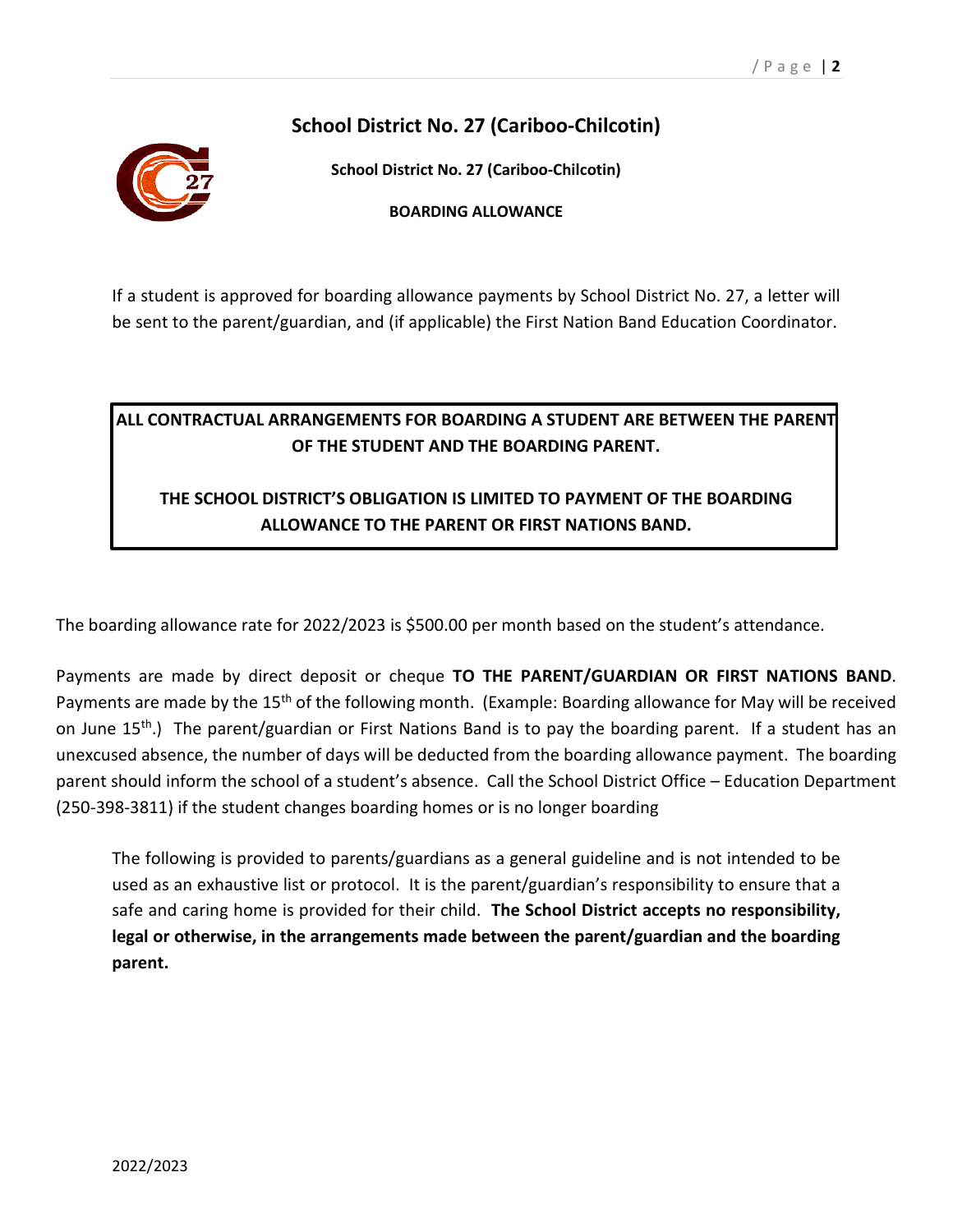#### **Suggested Questions from Parents to Boarding Family:**

- $\triangleright$  Provide a Criminal Record Check
- $\triangleright$  Provide a private room with bed, dresser and study area for the student to do homework
- $\triangleright$  Determine if you will provide bedding, towels, hangers, alarm clock
- $\triangleright$  Discuss the cost of boarding and how payment will be made
- $\triangleright$  Set the rules and expectations for the student. (eg. curfews, discipline, chores, study time)
- $\triangleright$  If there are pets in the home, will that a problem?
- $\triangleright$  Set permissions for the student
- $\triangleright$  Rating of movies/television
- $\triangleright$  If the student is going to be absent from school, call the school to advise them
- $\triangleright$  When will the student arrive in town? (eg. Sunday evening; Monday after school)
- $\triangleright$  How will the student get to the boarding home each week?
- $\triangleright$  Will the student be going home to the parent/guardian's home on weekends?
- $\triangleright$  Special circumstances (eg. religious/ethnic views)
- $\triangleright$  Weekly communication is desirable; daily communication if required
- $\triangleright$  Insurance abstract on vehicle

#### **Suggested Guidelines for Parents/Guardians**

- $\triangleright$  Discuss the cost of boarding and how payment will be made
- $\triangleright$  Discuss meal times
- $\triangleright$  Will there be a quiet place to study?
- $\triangleright$  Will there be a private bedroom?
- $\triangleright$  Boundaries within the home
- $\triangleright$  Rating of movies/television
- $\triangleright$  Review the rules and expectations of the student (eg. curfews, discipline, chores, study time)
- $\triangleright$  If there are pets in the home, is that a problem?
- $\triangleright$  Provide boarding parent with medical information (eg. CareCard, family doctor; allergies, medication permissions; prescriptions)
- $\triangleright$  Provide boarding parent with emergency contact names and phone numbers. This should be someone who lives in the Williams Lake/100 Mile House areas. The person should be aware that you are using them as an emergency contact.
- $\triangleright$  What will the boarding home provide? (eg. bedding, towels, hangers, alarm clock)
- $\triangleright$  When will the student arrive in town? (eg. Sunday evening; Monday after school)
- $\triangleright$  How will the student get to the boarding home each week?
- $\triangleright$  Share the student's report card with the boarding parent so they can assist the student where necessary
- $\triangleright$  Will the student be going home to the parent/guardian's home on weekends?
- $\triangleright$  Special circumstances (eg. religious/ethnic views)
- $\triangleright$  Weekly communication is desirable; daily communication if required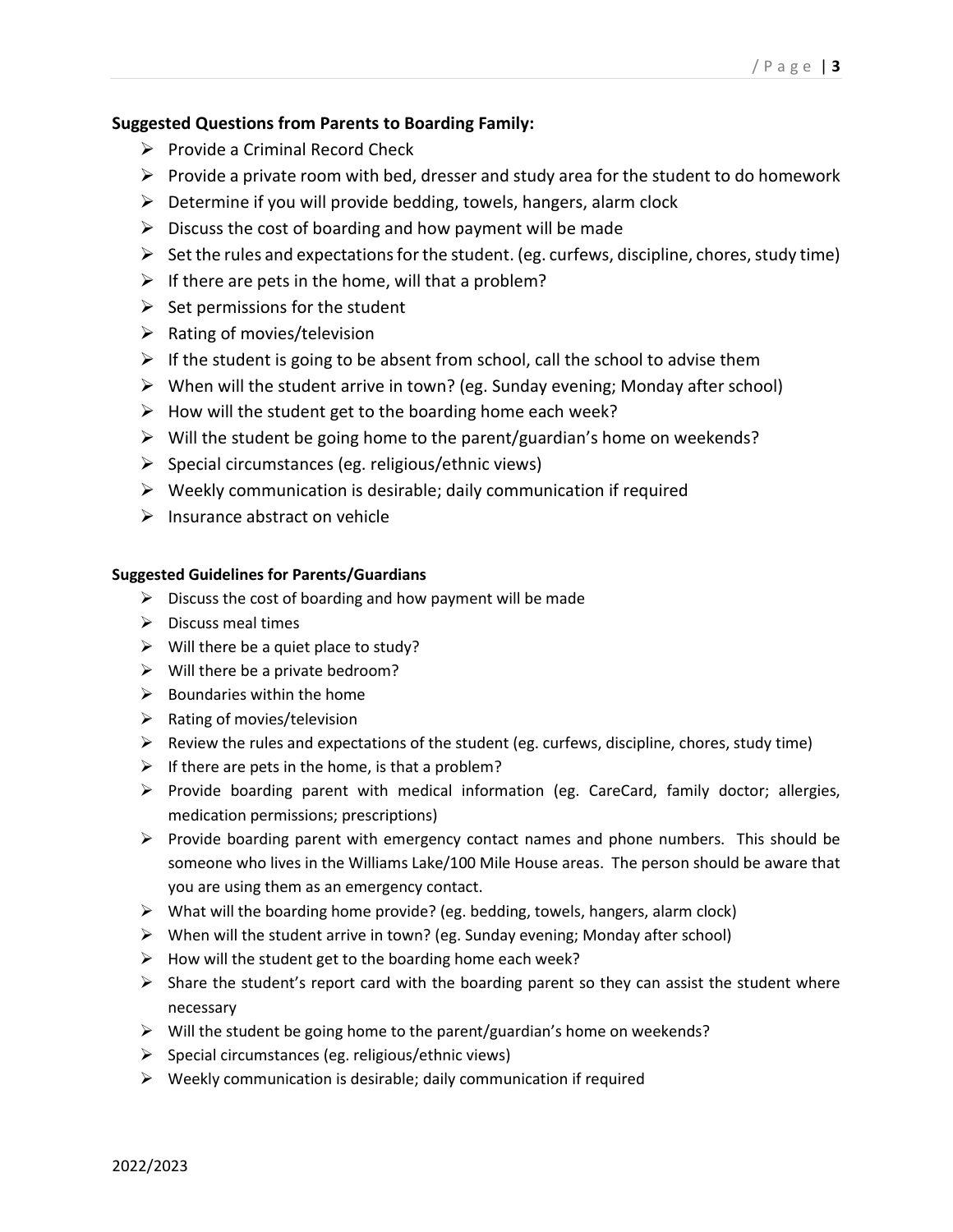## **CONTACT PHONE NUMBERS**

## **CONTACT NUMBERS**

| School District No. 27 - Education Department     | 250-398-3811 |
|---------------------------------------------------|--------------|
| Lake City Secondary School - Columneetza Campus   | 250-392-4158 |
| Lake City Secondary School - Williams Lake Campus | 250-392-6284 |
| <b>GROW Centre</b>                                | 250-398-5800 |
| Peter Skene Ogden Secondary School                | 250-395-2461 |

## **OTHER PHONE NUMBERS**

| Ministry of Children and Family Development | 250-398-4220   |
|---------------------------------------------|----------------|
| <b>Crisis and Counselling Centre</b>        | 250-398-8224   |
| Help Line for Children                      | 250-310-1234   |
| Kids Help Phone                             | 1-800-668-6868 |
| Big Brothers and Big Sisters                | 250-398-8391   |
| Cariboo Memorial Hospital                   | 250-392-4411   |
| <b>RCMP</b>                                 | 250-392-6211   |
| Physician:                                  | $250 -$        |

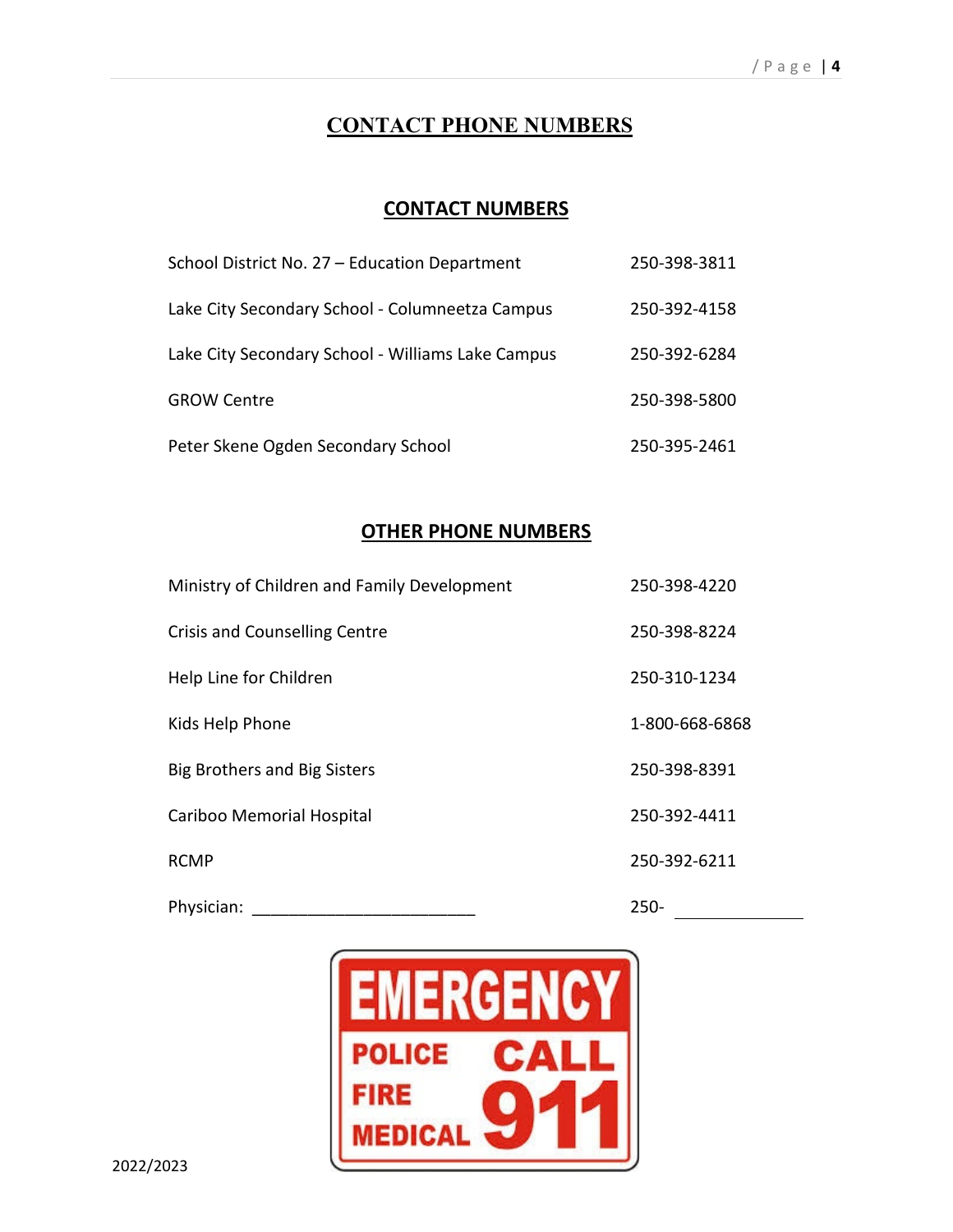### **SUGGESTIONS FOR PARENT/GUARDIAN/STUDENT AND BOARDING PARENT DISCUSSIONS**

#### **Chores:**

What chores will the student be expected to do?

#### **Visitors:**

- ❖ When are visitors allowed?
- How many visitors are allowed at a time?

#### **Personal Effects and Laundering**

- $\cdot \cdot$  Personal toilet articles and clothing must be supplied by the student
- ❖ Are laundry facilities available?
- $\div$  The boarding parent accepts no responsibility for the loss or damage of the student's property including computers, bicycles, cell phones, etc.

#### **Room Cleanliness:**

- ❖ Make their bed each morning before leaving for school
- $\triangleq$  Empty the garbage can on garbage day
- $\div$  If anything is spilled, clean it up immediately

#### **Damages and Costs:**

 $\cdot \cdot$  The parent/guardian agrees to pay for any damages, lost services or property or unnecessary costs caused by the student to the home through accident, neglect or intent or damage to their bedroom by whatever cause

#### **In-House Rules:**

- $\cdot \cdot$  "Funtac" only is to be used to hang posters. Enjoy personalizing the room but any posters or items considered in poor taste by the boarding parents will need to be removed
- Clean up after yourself, ie. Kitchen, bathroom
- Food in the bedroom
- $\div$  If the student misses any classes due to illness, they do not go out that evening. Parent/guardian will be informed if a student is sick on Fridays
- $\div$  Skipping classes will not be tolerated
- $\cdot$  Curling irons must be turned off. Please pay close attention to this
- Candles and incense may not be lit in the student's room
- Unsatisfactory school progress or misconduct is sufficient cause to warrant cancellation of the student's privileges or to ask the student to leave the boarding home. This action will be taken in consultation with the student's parents/guardians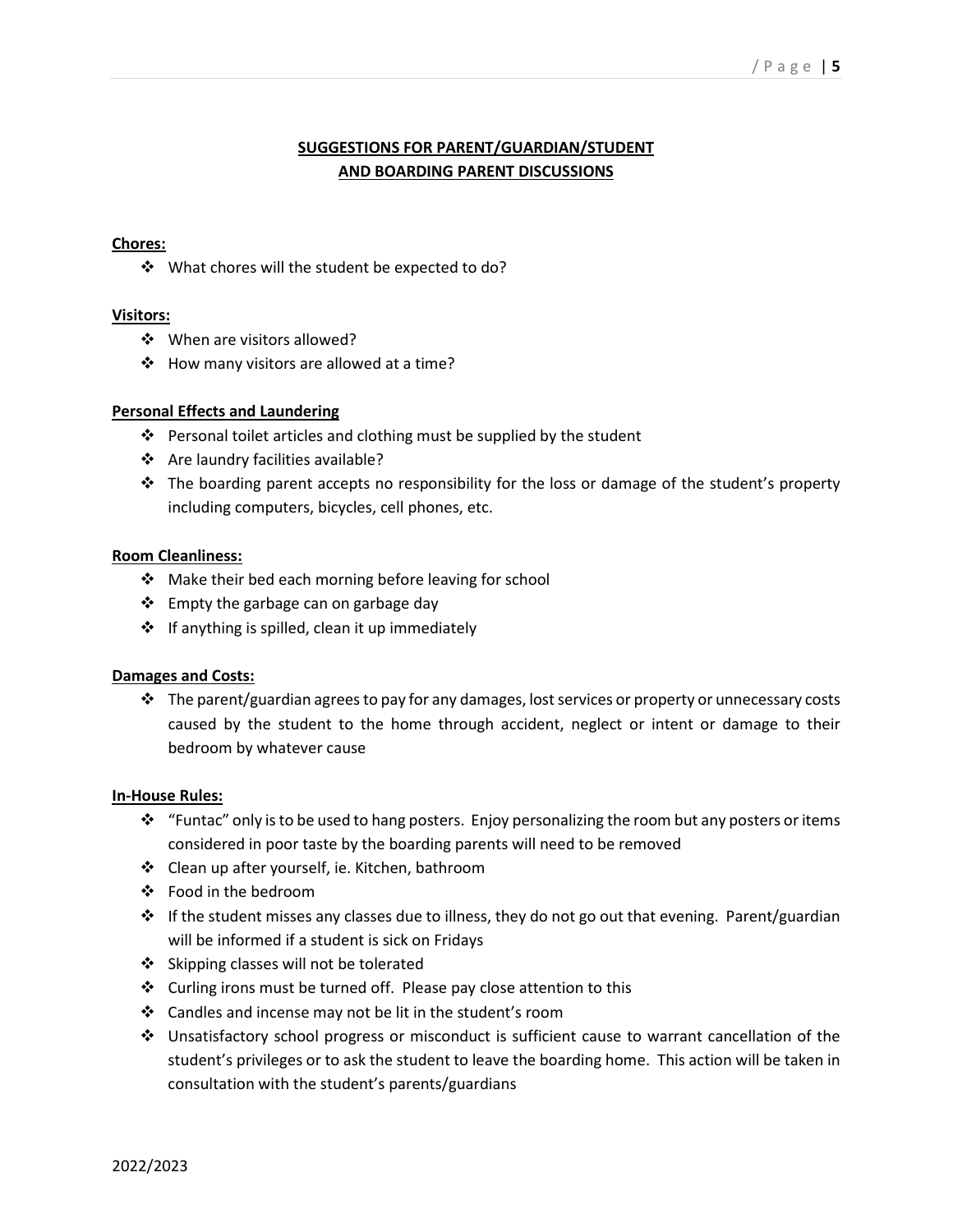- $\div$  The student will show respect towards the boarding parents, others in the home, the home and contents of the home
- $\cdot \cdot$  Smoking and use of other tobacco products smoking and use of other tobacco products are prohibited
- $\cdot \cdot$  Alcohol possession, use or sale of alcoholic beverages within or while a student is in the boarding home is strictly prohibited. Use by any means may result in the termination of the agreement to board.
- $\div$  Use and sale of non-medical drugs possession, use or sale of non-medical drugs within the boarding home is not allowed. Involvement with drugs may result in the termination of this agreement to board.
- Weapons weapons of any kind are not permitted in the boarding home. The RCMP may be involved at the discretion of the boarding parent
- $\div$  Explosives explosives, including firecrackers and flammable substances are not permitted in the boarding home. The RCMP may be involved at the discretion of the boarding parent
- Use of abusive or offence language will not be tolerated
- $\div$  Other rules which may, from time to time, be required will be in force at the home

#### **Vacating:**

 $\cdot \cdot$  The student will vacate the room within 24 hours after loss of privileges to stay in the home and consultation with the parent/guardian. The student becomes the responsibility of the parent/guardian after this time.

#### **Room Entry:**

 $\cdot \cdot$  The boarding parent may enter the student's room for reasons of health, safety or general welfare or to make necessary repairs to the room and room equipment or to inspect the premises for breaches of any applicable rules or regulations. Prior notification will be given whenever possible.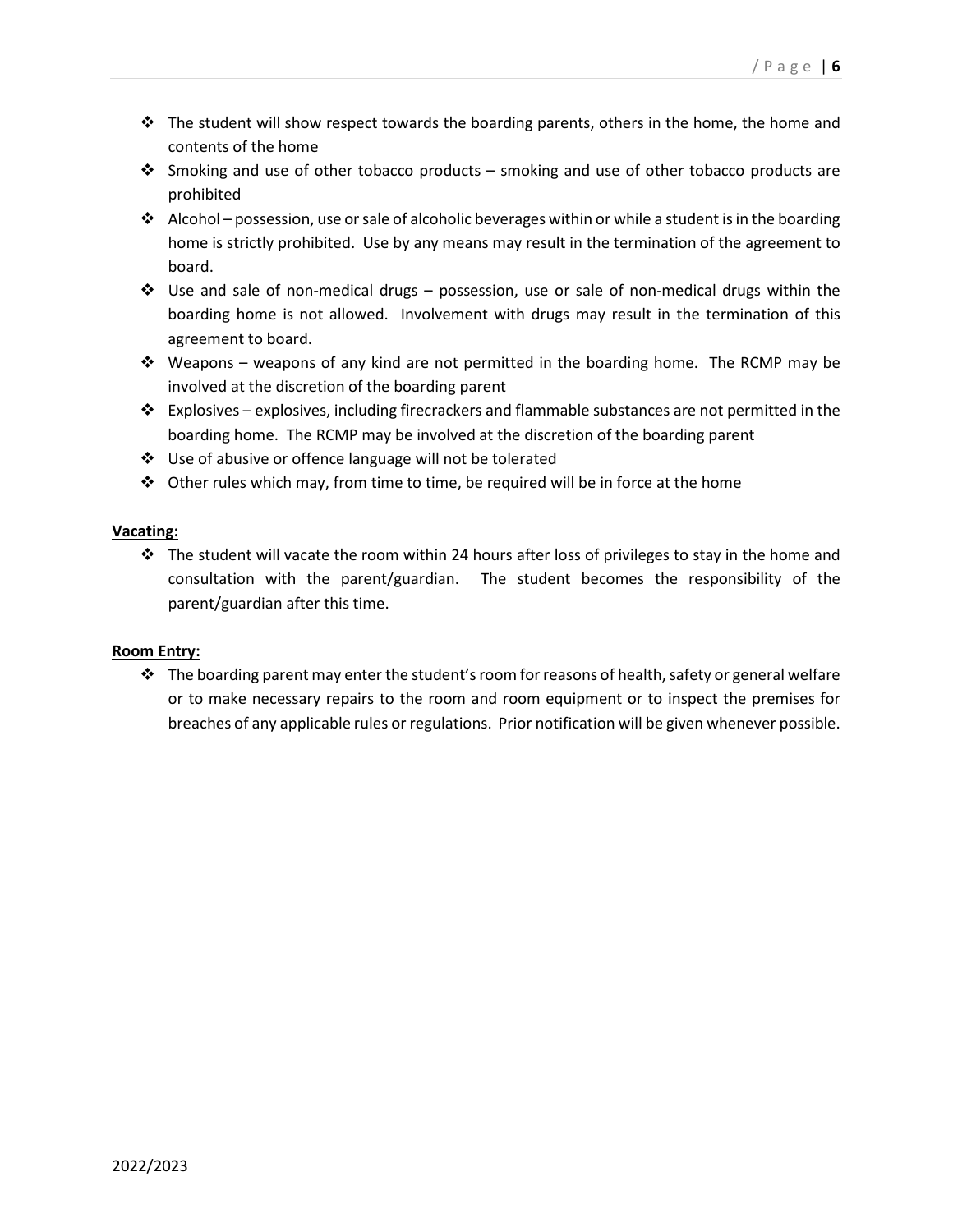## **EXAMPLE OF INFORMATION FOR BOARDING PARENT**

| <b>Student Name:</b>               | Grade:                   |
|------------------------------------|--------------------------|
| Date of Birth (Day - Month -Year): | Male<br>Female<br>Sex:   |
| School:                            |                          |
| Parent/Guardian Name(s):           |                          |
| Full Mailing Address:              |                          |
|                                    |                          |
| Home Telephone:                    | <b>Alternate Number:</b> |

## **EMERGENCY CONTACT: (NOT the boarding Parent(s) or the Parent/Guardian)**

|  | * This is someone that lives in Williams Lake/100 Mile House areas that the Boarding |  |  |  |  |  |  |
|--|--------------------------------------------------------------------------------------|--|--|--|--|--|--|
|  | Parent can contact in case of an emergency.                                          |  |  |  |  |  |  |

| Name:       |                         |
|-------------|-------------------------|
| Home Phone: | <b>Alternate Phone:</b> |

## **First Nations Band Education Coordinator: (if applicable)**

| <b>Education Coordinator Name:</b> |  |
|------------------------------------|--|
| <b>Band Name:</b>                  |  |
|                                    |  |
| Telephone Number:                  |  |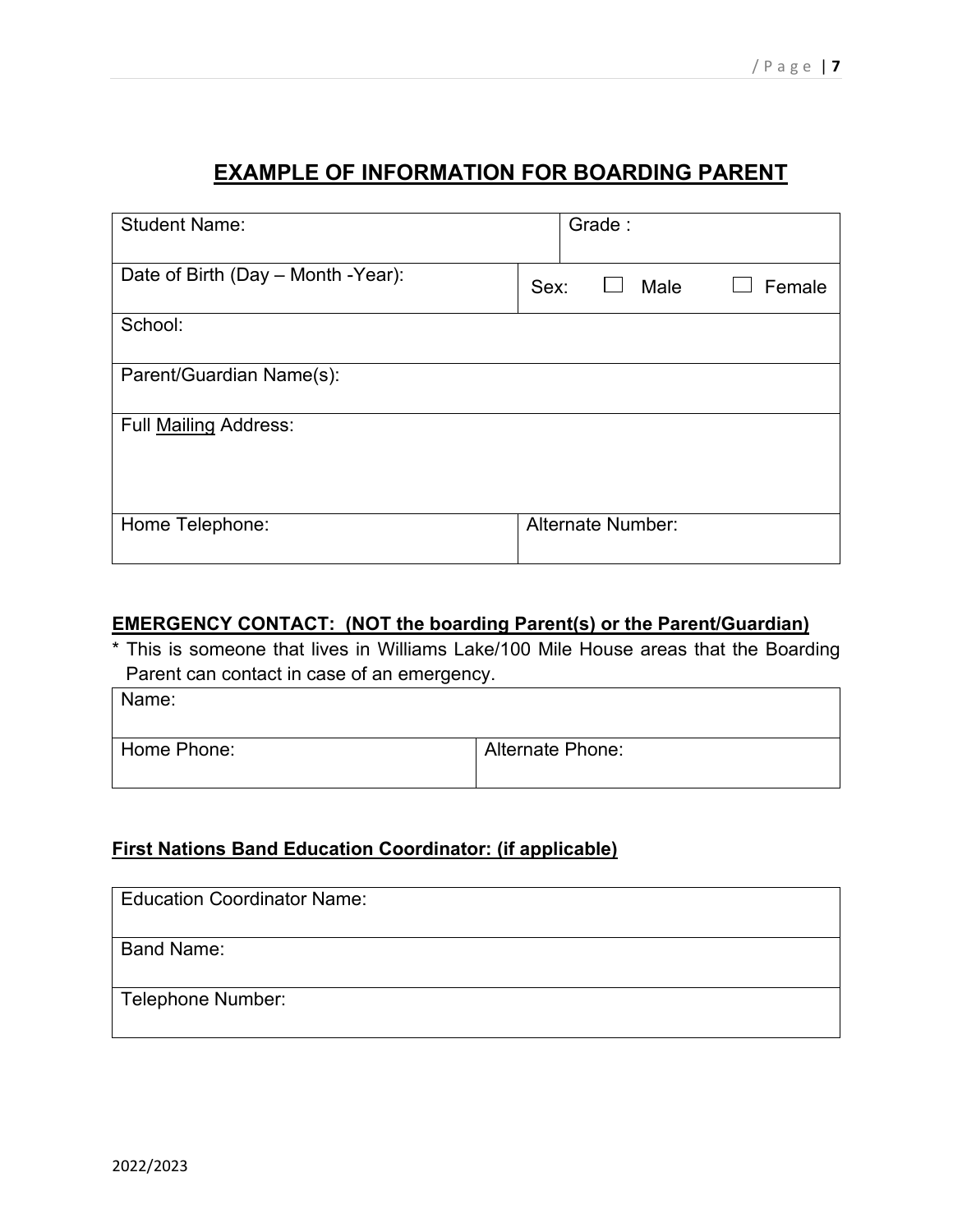# **EXAMPLE OF MEDICAL INFORMATION FOR BOARDING PARENT**

| <b>Care Card Personal Health Number:</b>                         |                                                |                                                                                |  |  |  |  |
|------------------------------------------------------------------|------------------------------------------------|--------------------------------------------------------------------------------|--|--|--|--|
| <b>Family Doctor:</b>                                            | Telephone:                                     |                                                                                |  |  |  |  |
| Does your child take any medication on a regular basis?          |                                                | <b>No</b><br>Yes                                                               |  |  |  |  |
| If yes, please list below.                                       |                                                |                                                                                |  |  |  |  |
| <b>Medication</b>                                                | <b>Dosage</b>                                  | <b>Time of Administration</b>                                                  |  |  |  |  |
|                                                                  |                                                |                                                                                |  |  |  |  |
|                                                                  |                                                |                                                                                |  |  |  |  |
|                                                                  |                                                |                                                                                |  |  |  |  |
|                                                                  |                                                | Please indicate all over-the-counter medications that your child may be given: |  |  |  |  |
| Aspirin                                                          | Ibuprofen<br>Tylenol                           | <b>Cold/Cough Syrups</b>                                                       |  |  |  |  |
|                                                                  |                                                |                                                                                |  |  |  |  |
| Please indicate if your child suffers from any of the following: |                                                |                                                                                |  |  |  |  |
| Asthma<br>Diabetes                                               |                                                |                                                                                |  |  |  |  |
| Heart Condition Other: Network of the Condition                  |                                                |                                                                                |  |  |  |  |
| If yes, please list any medications your child may take:         |                                                |                                                                                |  |  |  |  |
| <b>Medication</b>                                                | <b>Dosage</b>                                  | <b>Time of Administration</b>                                                  |  |  |  |  |
|                                                                  |                                                |                                                                                |  |  |  |  |
|                                                                  |                                                |                                                                                |  |  |  |  |
| Does your child have any allergies?<br><b>No</b><br>Yes          |                                                |                                                                                |  |  |  |  |
| If yes, please specify:                                          |                                                |                                                                                |  |  |  |  |
|                                                                  | Does your child carry an epi-pen?<br>Yes<br>No |                                                                                |  |  |  |  |